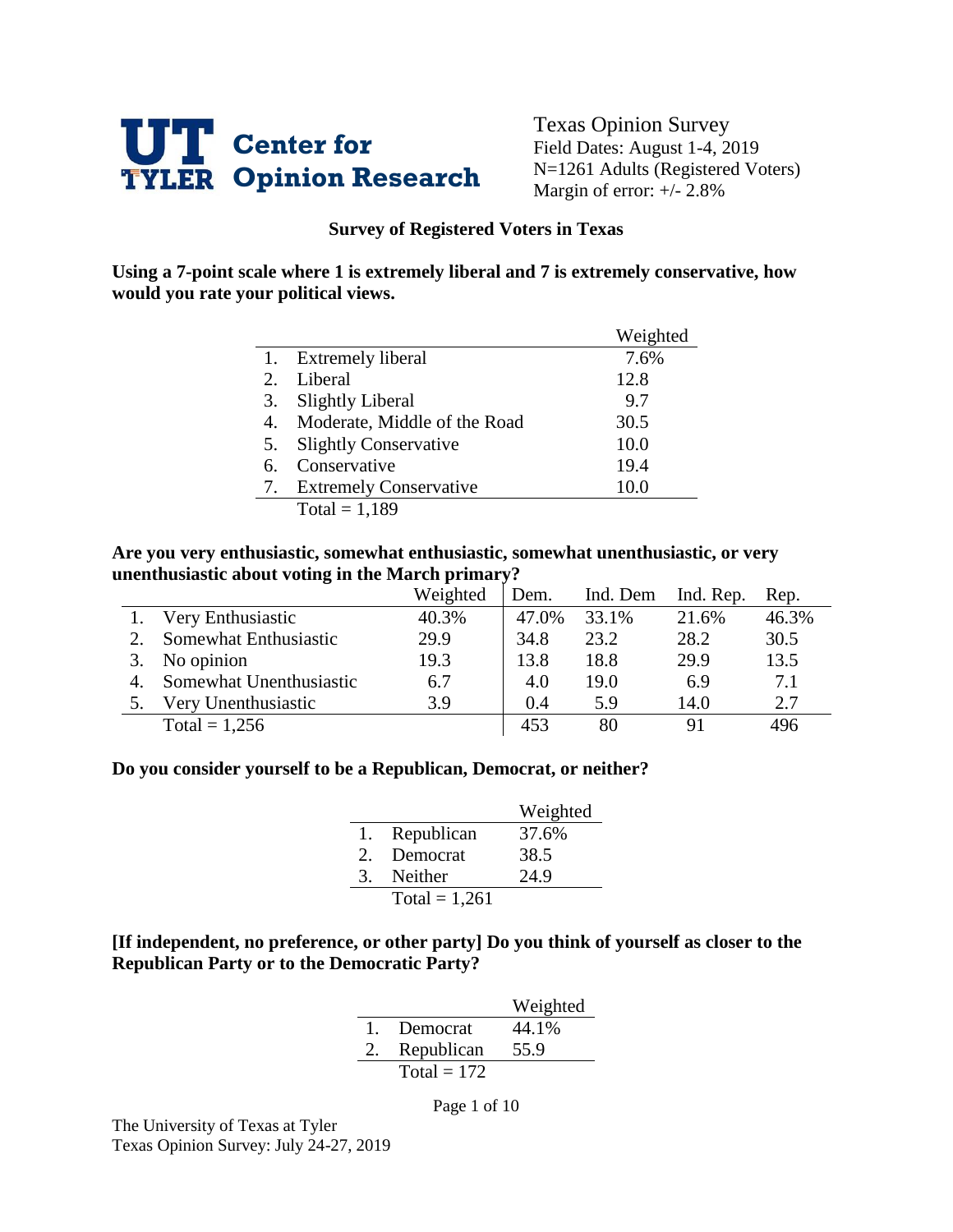**[If Republican or Lean Republican] In the Texas Republican primary next year, do you support Donald Trump or prefer a different candidate?**

|                                               | Weighted | Rep.  | Ind.  |
|-----------------------------------------------|----------|-------|-------|
| <b>Strongly Support</b>                       | 57.0%    | 60.7% | 37.4% |
| <b>Somewhat Support</b>                       | 21.8     | 21.4  | 24.0  |
| Not Sure                                      | 7.1      | 6.3   | 11.1  |
| Somewhat Support a Different Candidate        | 6.5      | 6.1   | 8.8   |
| <b>Strongly Support a Different Candidate</b> | 7.7      | 5.6   | 18.6  |
| Total = $587$                                 |          | 495   |       |

**[If Republican & Selected a Different Candidate] In the general election, if Donald Trump is the Republican nominee, would you be willing to vote for the Democratic nominee?**

|              | Weighted | Ind.    | Rep.  |
|--------------|----------|---------|-------|
| Yes          | 57.5%    | 50.9%   | 61.1% |
| Nο           | 43.5     | 49.1    | 38.9  |
| Not Sure     | $0.0\,$  | $0.0\,$ | 0.0   |
| Total = $63$ |          |         |       |

#### **[If Democrat or Independent closer to Democratic Party] Who is your FIRST choice candidate in the Democratic primary?**

|                       | Dem.  | Ind.     | Weighted     |
|-----------------------|-------|----------|--------------|
|                       |       | (Lean D) | (D & Lean D) |
| Beto O'Rourke         | 25.2% | 10.3%    | 23.3%        |
| Joe Biden             | 23.0  | 27.3     | 23.6         |
| <b>Bernie Sanders</b> | 16.0  | 28.2     | 17.6         |
| Elizabeth Warren      | 10.3  | 8.7      | 10.1         |
| Kamala Harris         | 5.3   | 2.7      | 5.0          |
| Julian Castro         | 4.0   | 4.9      | 4.1          |
| Pete Buttigieg        | 3.9   | 8.9      | 4.5          |
| Cory Booker           | 2.3   | 0.2      | 2.0          |
| <b>Andrew Yang</b>    | 1.8   | 2.0      | 1.8          |
| Amy Klobuchar         | 1.4   | 0.2      | 0.3          |
| Tulsi Gabbard         | 0.8   | 0.7      | 0.8          |
| Michael Bennet        | 0.8   | 0.0      | 0.7          |
| Kirsten Gillibrand    | 0.7   | 0.0      | 0.6          |
| Bill de Blasio        | 0.6   | 0.0      | 0.5          |
| Marianne Williamson   | 0.6   | 0.0      | 0.5          |
| <b>Joe Sestak</b>     | 0.6   | 0.0      | 0.5          |
| Tom Steyer            | 0.5   | 2.8      | 0.8          |
| <b>Steve Bullock</b>  | 0.5   | 0.0      | 0.4          |
| Tim Ryan              | 0.5   | 0.0      | 0.4          |
| John Hickenlooper     | 0.4   | 3.1      | 0.7          |
| Wayne Messam          | 0.4   | 0.0      | 0.3          |
| John Delaney          | 0.3   | 0.0      | 0.3          |
| Jay Inslee            | 0.2   | 0.0      | 0.2          |
| Seth Moulton          | 0.0   | 0.0      | 0.0          |
| $Total =$             | 454   | 80       | 534          |

Page 2 of 10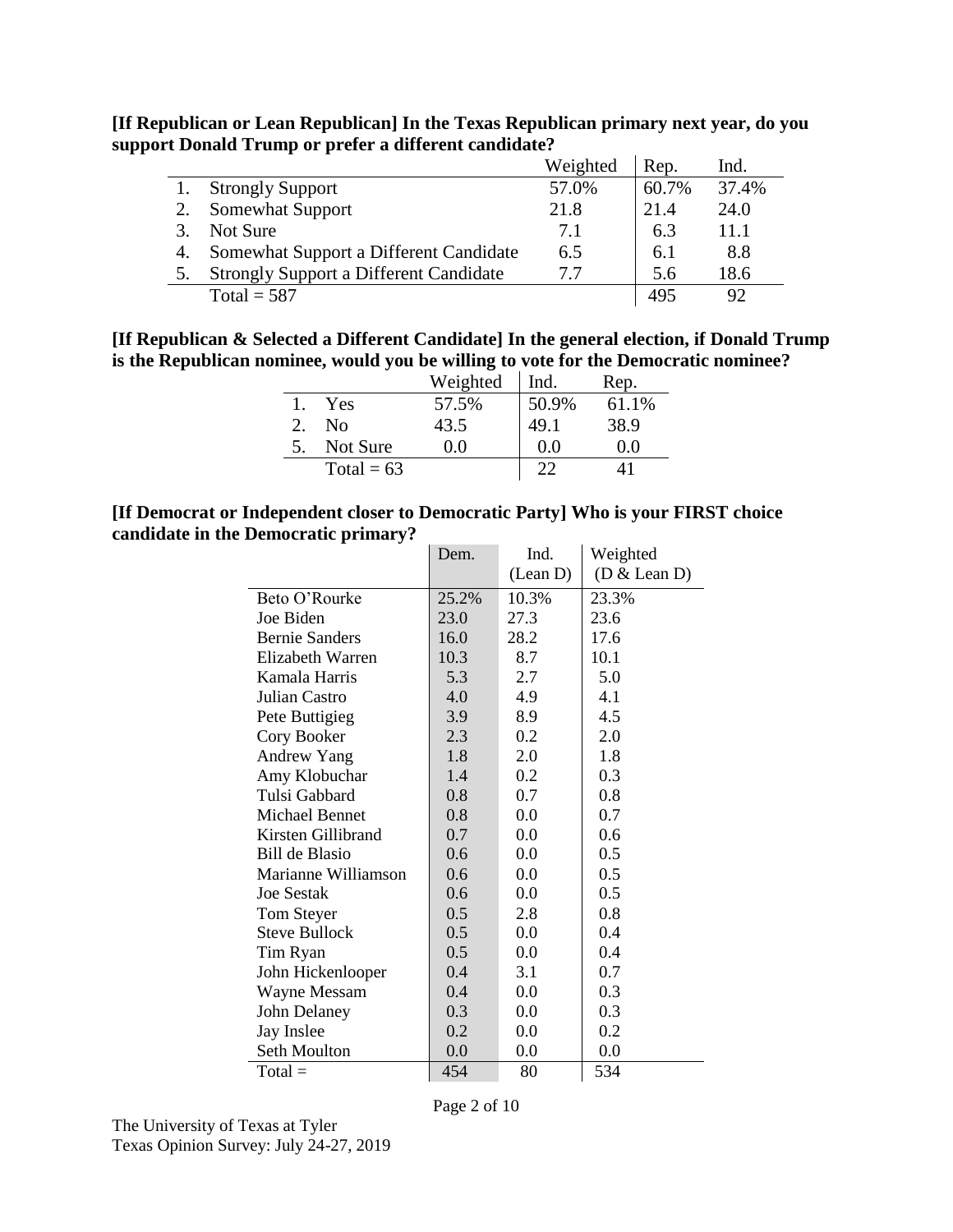|                               | Rank 1 | Rank 2 | Rank 3 | Rank 4 | Rank 5 |
|-------------------------------|--------|--------|--------|--------|--------|
| Electability                  | 44.9%  | 18.6%  | 13.0%  | 10.9%  | 12.7%  |
| Closest to [my] issues        | 27.4   | 20.9   | 22.0   | 20.3   | 9.4    |
| Will appeal to independents   | 9.3    | 26.8   | 25.3   | 20.1   | 18.6   |
| Will energize the base        | 8.5    | 17.7   | 25.8   | 27.0   | 20.1   |
| Aligns with President Obama's | 10.0   | 16.0   | 14.1   | 21.7   | 38.3   |
| policy agenda                 |        |        |        |        |        |
| Total = $515$                 |        |        |        |        |        |

**[If Democrat] Please list in order of importance the following characteristics you prefer in a Democratic nominee for president.**

### **Did you watch all, some, or none of the first Democratic Debate on July 30 and July 31?**

|                                   | Weighted |
|-----------------------------------|----------|
| 1. I watched all of both debates  | 20.9%    |
| 2. I watched some of both debates | 38.1     |
| 3. I watched none of both debates | 41.0     |
| Total = $1,256$                   |          |

### **[If Watched the Debate] Regardless of who you support, which candidate do you think did the best job in the July debates?**

|                       | Dem $\&$ | Weighted | Dem.    | Ind.     | Ind.     | Rep. |
|-----------------------|----------|----------|---------|----------|----------|------|
|                       | Lean Dem | (All)    |         | (Lean D) | (Lean R) |      |
| Elizabeth Warren      | 18.5%    | 13.5     | 19.3%   | 10.9%    | 10.1%    | 7.9% |
| Beto O'Rourke         | 18.2     | 13.3     | 18.4    | 16.8     | 4.4      | 7.7  |
| Joe Biden             | 15.2     | 17.0     | 14.9    | 18.6     | 19.7     | 19.6 |
| <b>Bernie Sanders</b> | 14.8     | 13.2     | 15.1    | 12.0     | 0.0      | 10.5 |
| Kamala Harris         | 9.4      | 9.5      | 9.7     | 6.8      | 23.0     | 7.9  |
| Cory Booker           | 3.2      | 2.5      | 2.9     | 6.2      | 0.0      | 1.5  |
| Marianne Williamson   | 3.4      | 3.1      | 3.4     | 0.0      | 3.6      | 3.1  |
| Julian Castro         | 3.1      | 3.3      | 3.4     | 0.5      | 1.2      | 2.3  |
| Tulsi Gabbard         | 2.6      | 5.3      | 2.3     | 4.7      | 12.2     | 9.0  |
| Tim Ryan              | 2.4      | 2.2      | 1.6     | 9.9      | 0.0      | 2.4  |
| <b>Bill de Blasio</b> | 1.8      | 1.2      | 2.0     | 0.3      | 0.0      | 0.4  |
| Kirsten Gillibrand    | 1.7      | 3.0      | 1.6     | 2.8      | 3.3      | 4.6  |
| <b>Andrew Yang</b>    | 1.5      | 3.0      | 1.7     | 0.0      | 10.6     | 4.3  |
| Pete Buttigieg        | 1.1      | 2.5      | 1.2     | 0.8      | 4.9      | 4.2  |
| <b>Steve Bullock</b>  | 1.1      | 1.6      | 1.2     | 0.0      | 2.9      | 2.0  |
| John Hickenlooper     | 0.9      | 1.3      | 0.6     | 3.8      | 3.5      | 1.6  |
| Jay Inslee            | 0.6      | 0.6      | $0.0\,$ | 5.9      | 0.0      | 0.7  |
| John Delaney          | 0.3      | 2.4      | 0.4     | 0.0      | 0.7      | 6.2  |
| Amy Klobuchar         | 0.4      | 1.2      | 0.4     | 0.0      | 0.0      | 2.9  |
| Michael Bennet        | 0.1      | 0.4      | 0.4     | 0.0      | 0.0      | 1.2  |
| $Total =$             | 368      | 734      | 324     | 44       | 55       | 253  |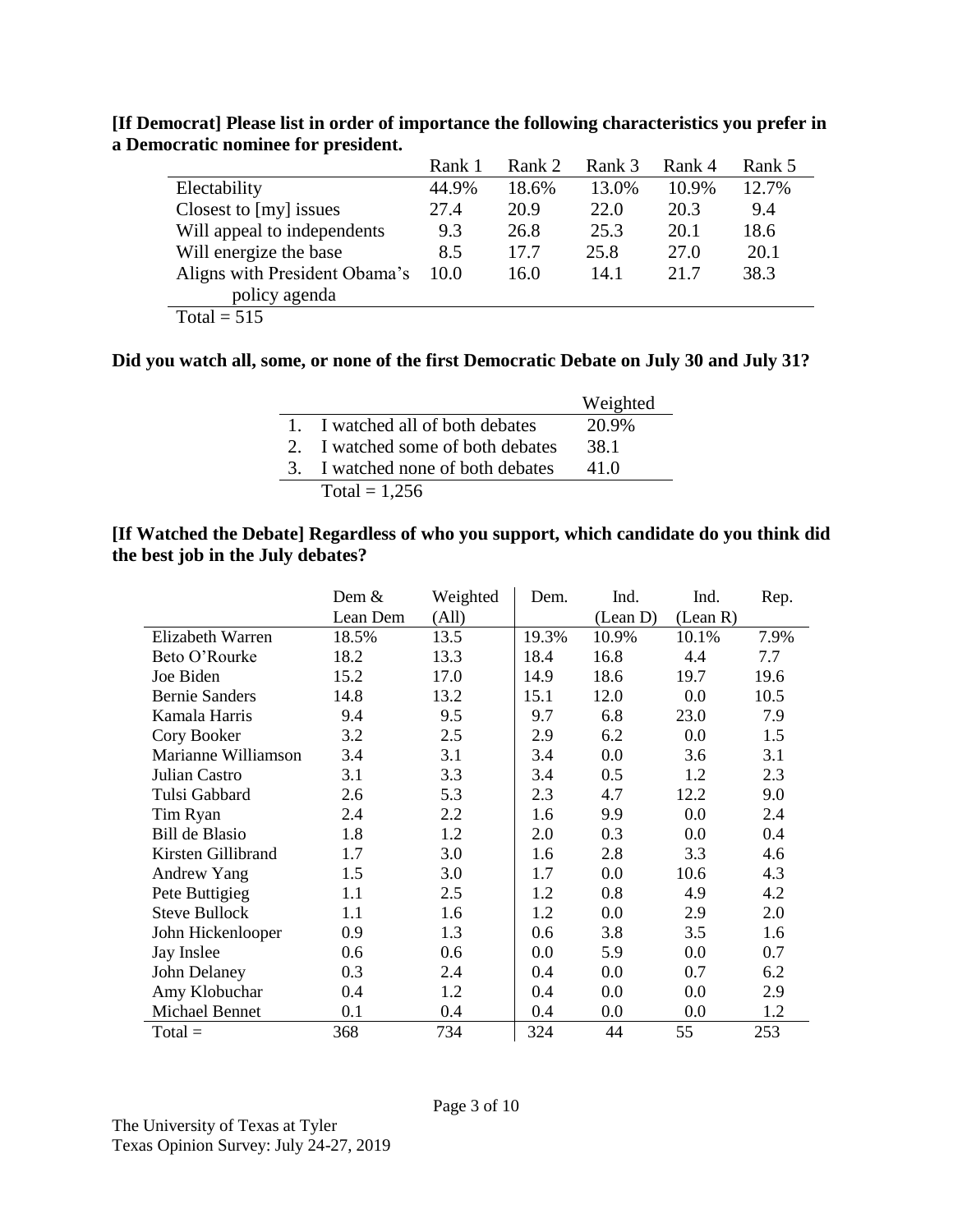|                       | Weighted | Dems $\&$ | Dem   | $\text{Rep } \&$ |
|-----------------------|----------|-----------|-------|------------------|
|                       |          | Lean D.   |       | Lean R.          |
| 1. Changed my support | 10.6%    | 12.6%     | 13.2% | 9.6%             |
| Affirmed my support   | 44.4     | 42.8      | 43.6  | 51.0             |
| Still Deciding        | 45.0     | 44.6      | 43.3  | 39.5             |
| Total = $712$         |          | 348       | 305   | 304              |

**[If You Watched the Debate] Did watching the July debates change or affirm your support for a candidate? Or are you still deciding?** 

### **[If You Did Not Watch the Debate] Did post-debate coverage of the July debates change or affirm your support for a candidate? Or are you still deciding?**

|                        | Weighted | Dems $\&$ | Dem  | $\text{Rep } \&$ |
|------------------------|----------|-----------|------|------------------|
|                        |          | Lean D.   |      | Lean R.          |
| Changed my support     | 0.9%     | 0.1%      | 0.1% | 1.1%             |
| 2. Affirmed my support | 30.9     | 13.4      | 13.0 | 50.9             |
| Still Deciding         | 68.2     | 86.5      | 86.8 | 48.0             |
| Total = $508$          |          | 161       | 127  | 304              |

### **[If Democrat] Do you believe Julian Castro should or should not drop out of the presidential race?**

|                        | After Debate | Prior to Debate |
|------------------------|--------------|-----------------|
| 1. Should drop out     | 29.6%        | 21.1%           |
| 2. Should not drop out | 33.2         | 34.0            |
| Not sure               | 37.2         | 45.0            |
| Total = $453$          |              |                 |

### **[If Democrat & Should Drop Out] Do you believe Julian Castro should run against John Cornyn for Senate?**

|    |                                      | After Debate | <b>Prior to Debate</b> |
|----|--------------------------------------|--------------|------------------------|
|    | 1. Yes, he should run against Cornyn | 69.3%        | 55.9%                  |
|    | 2. No, he should not run             | 21.2         | 32.5                   |
| 3. | Not sure                             | 95           | 11.7                   |
|    | Total $= 141$                        |              |                        |

### **[If Democrat] Do you believe Beto O'Rourke should or should not drop out of the presidential race?**

|                        |       | After Debate Prior to Debate |
|------------------------|-------|------------------------------|
| 1. Should drop out     | 25.8% | 24.8%                        |
| 2. Should not drop out | 56.9  | 58.9                         |
| 3. Not sure            | 17.3  | 16.3                         |
| Total = $450$          |       |                              |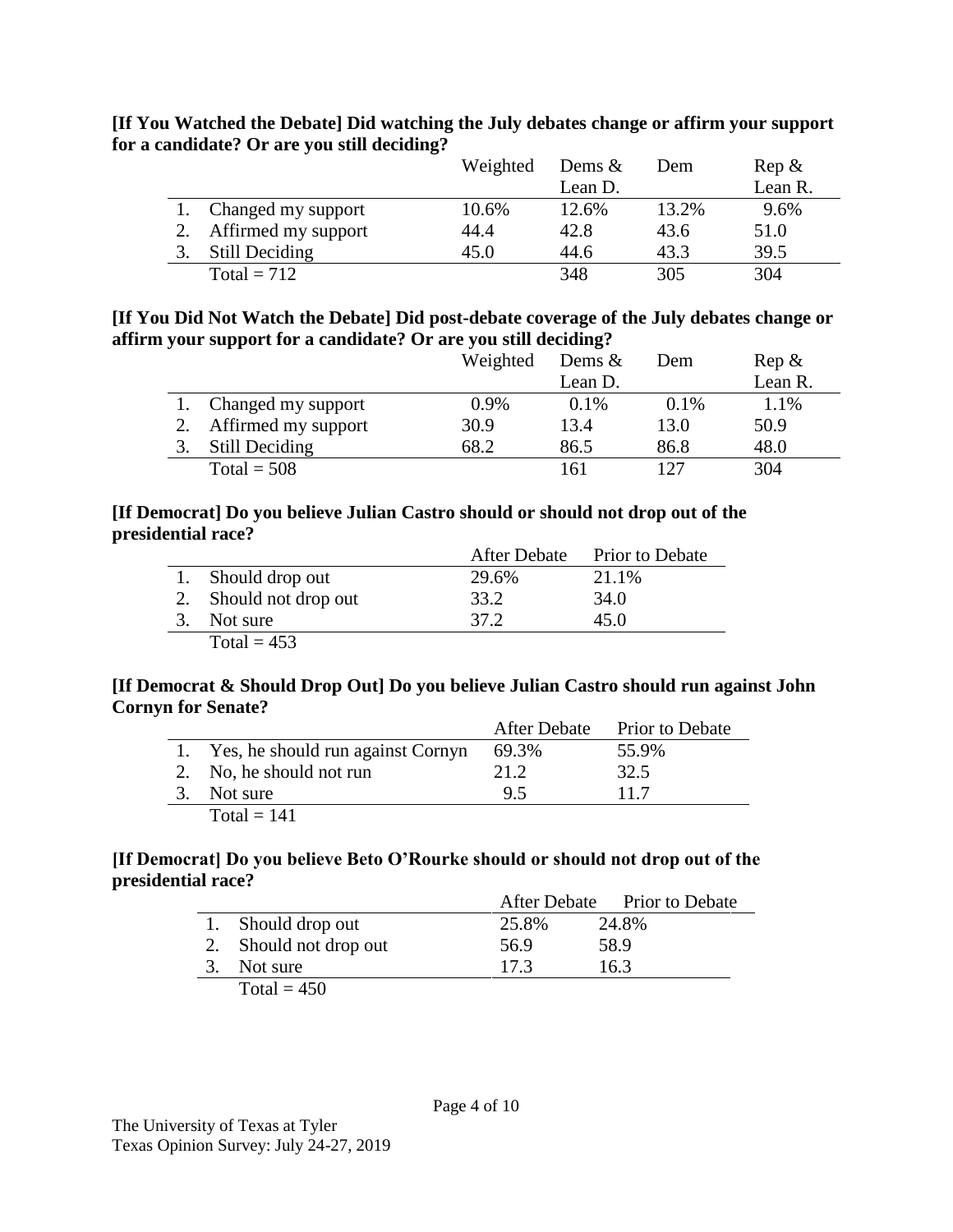### **[If Democrat & Should Drop] Out Do you believe Beto O'Rourke should run against John Cornyn for Senate?**

|    |                                      |       | After Debate Prior to Debate |  |
|----|--------------------------------------|-------|------------------------------|--|
|    | 1. Yes, he should run against Cornyn | 71.1% | 73.1%                        |  |
|    | 2. No, he should not run             | 14.9  | 18.6                         |  |
| 3. | Not sure                             | 14.0  | 83                           |  |
|    | Total = $124$                        |       |                              |  |

### **If the general election for president were held today, for whom would you vote?**

|                      | Weighted Dem. Ind. |             |      | Rep. |
|----------------------|--------------------|-------------|------|------|
| Joe Biden            | 41.2%              | 78.5% 31.0% |      | 9.6% |
| 2. Donald Trump      | 37.2               | 4.2         | 25.2 | 78.4 |
| 3. Neither $-$ Other | 14.0               | 13.3        | 28.1 | 5.8  |
| Not sure             | 7.6                | 4.0         | 15.8 | 6.2  |
| Total = $1,259$      |                    |             | 311  |      |

#### **If the general election for president were held today, for whom would you vote?**

|    |                      | Weighted | Dem. Ind. |       | Rep. |
|----|----------------------|----------|-----------|-------|------|
|    | Elizabeth Warren     | 37.4%    | 71.9%     | 26.7% | 8.8% |
| 2. | Donald Trump         | 38.8     | 5.6       | 27.5  | 80.0 |
|    | 3. Neither $-$ Other | 16.0     | 17.8      | 27.9  | 6.5  |
|    | Not sure             | 79       | 4.7       | 179   | 4.7  |
|    | Total = $1,255$      |          | 453       | 309   | .93  |

#### **If the general election for president were held today, for whom would you vote?**

|    |                      | Weighted $\vert$ Dem. |             | Ind. | Rep. |
|----|----------------------|-----------------------|-------------|------|------|
|    | Kamala Harris        | 35.4%                 | 68.4% 27.2% |      | 6.8% |
| 2. | Donald Trump         | 38.5                  | 5.2         | 26.7 | 80.2 |
|    | 3. Neither $-$ Other | 17.3                  | 19.5        | 29.2 | 7.4  |
|    | Not sure             | 8.8                   | 7.0         | 17.0 | 5.5  |
|    | Total = $1,257$      |                       | 453         | 310  | 494  |

### **If the general election for president were held today, for whom would you vote?**

|    |                       | Weighted | Dem. Ind. |       | Rep. |
|----|-----------------------|----------|-----------|-------|------|
|    | <b>Bernie Sanders</b> | 42.2%    | 82.9%     | 30.9% | 7.7% |
| 2. | Donald Trump          | 37.7     | 3.5       | 25.9  | 80.3 |
| 3. | Neither $-$ Other     | 13.0     | 10.0      | 27.3  | 7.1  |
|    | Not sure              | 71       | 37        | 15.9  | 5.0  |
|    | Total = $1,251$       |          |           | 308   | 493  |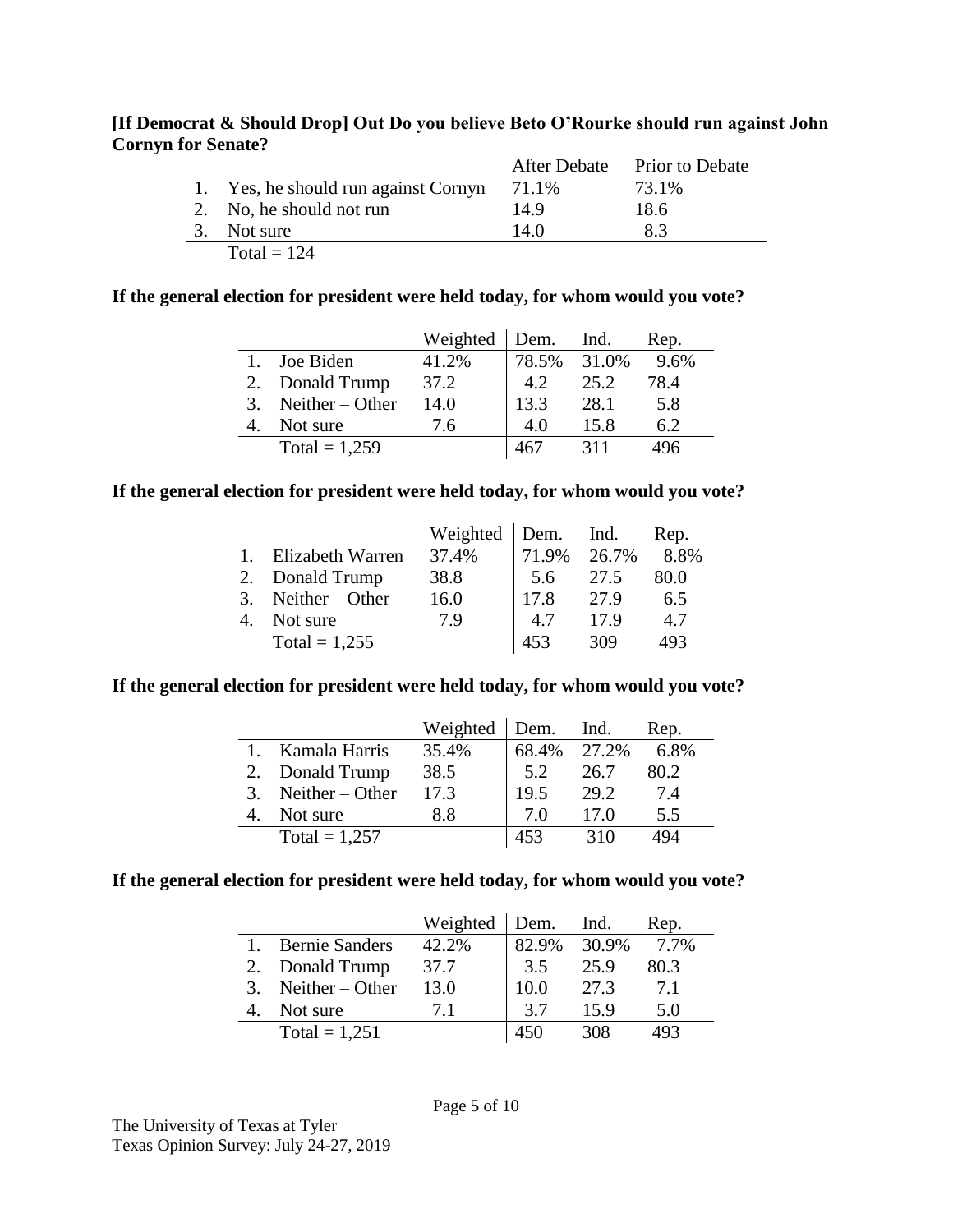**If the general election for president were held today, for whom would you vote?**

|    |                   | Weighted | Dem.  | Ind.  | Rep. |
|----|-------------------|----------|-------|-------|------|
|    | Pete Buttigieg    | 31.2%    | 59.9% | 23.5% | 7.5% |
| 2. | Donald Trump      | 37.5     | 5.4   | 24.0  | 78.9 |
| 3. | Neither $-$ Other | 21.6     | 28.4  | 32.7  | 7.7  |
|    | Not sure          | 97       | 7.0   | 19.8  | 6.0  |
|    | Total = $1,253$   |          | 452   | 309   | 492  |

### **If the general election for president were held today, for whom would you vote?**

|                      | Weighted | Dem.  | Ind.  | Rep.  |
|----------------------|----------|-------|-------|-------|
| Beto O'Rourke        | 43.0%    | 78.4% | 36.7% | 10.6% |
| 2. Donald Trump      | 37.3     | 4.8   | 24.1  | 79.0  |
| 3. Neither $-$ Other | 11.6     | 11.9  | 21.6  | 5.0   |
| Not sure             | 81       | 4.9   | 177   | 5.4   |
| Total = $1,257$      |          |       | 310   | 495   |

### **In general, do you approve or disapprove of the way President Donald Trump is handling his job as President?**

|                 | Weighted | Dem. | Ind.  | Rep.  |
|-----------------|----------|------|-------|-------|
| Approve         | 38.9%    | 7.8% | 28.6% | 77.6% |
| Disapprove      | 53.1     | 88.4 | 56.3  | 14.6  |
| Don't Know      | 8.0      | 3.8  | 15.1  | 7.8   |
| Total = $1,259$ |          | 454  | 311   | 494   |

**In general, do you approve or disapprove of the way Senator John Cornyn is handling his job as Senator?**

|                 | Weighted | Dem.  | Ind.  | Rep.  |
|-----------------|----------|-------|-------|-------|
| Approve         | 35.5%    | 18.6% | 22.3% | 61.3% |
| Disapprove      | 30.0     | 51.6  | 28.3  | 9.0   |
| Don't Know      | 34.5     | 29.8  | 49.4  | 29.0  |
| Total = $1,261$ |          | 454   | 311   | 496   |

**On a scale of 1 to 5 where 1 means Strongly Support and 5 means Strongly oppose, do you support or oppose expanding Medicare for all Americans?**

|                         | Weighted | Dem.  | Ind.  | Rep.  |
|-------------------------|----------|-------|-------|-------|
| Strongly support        | 29.8%    | 44.3% | 23.9% | 16.3% |
| Support                 | 25.4     | 31.8  | 28.3  | 17.3  |
| Have a neutral position | 17.4     | 15.3  | 23.2  | 16.2  |
| Oppose                  | 11.9     | 4.6   | 12.2. | 19.2  |
| Strongly oppose         | 15.4     | 1.9   | 12.5  | 40.0  |
| Total = $1,214$         |          | 444   | 287   | 483   |

The University of Texas at Tyler Texas Opinion Survey: July 24-27, 2019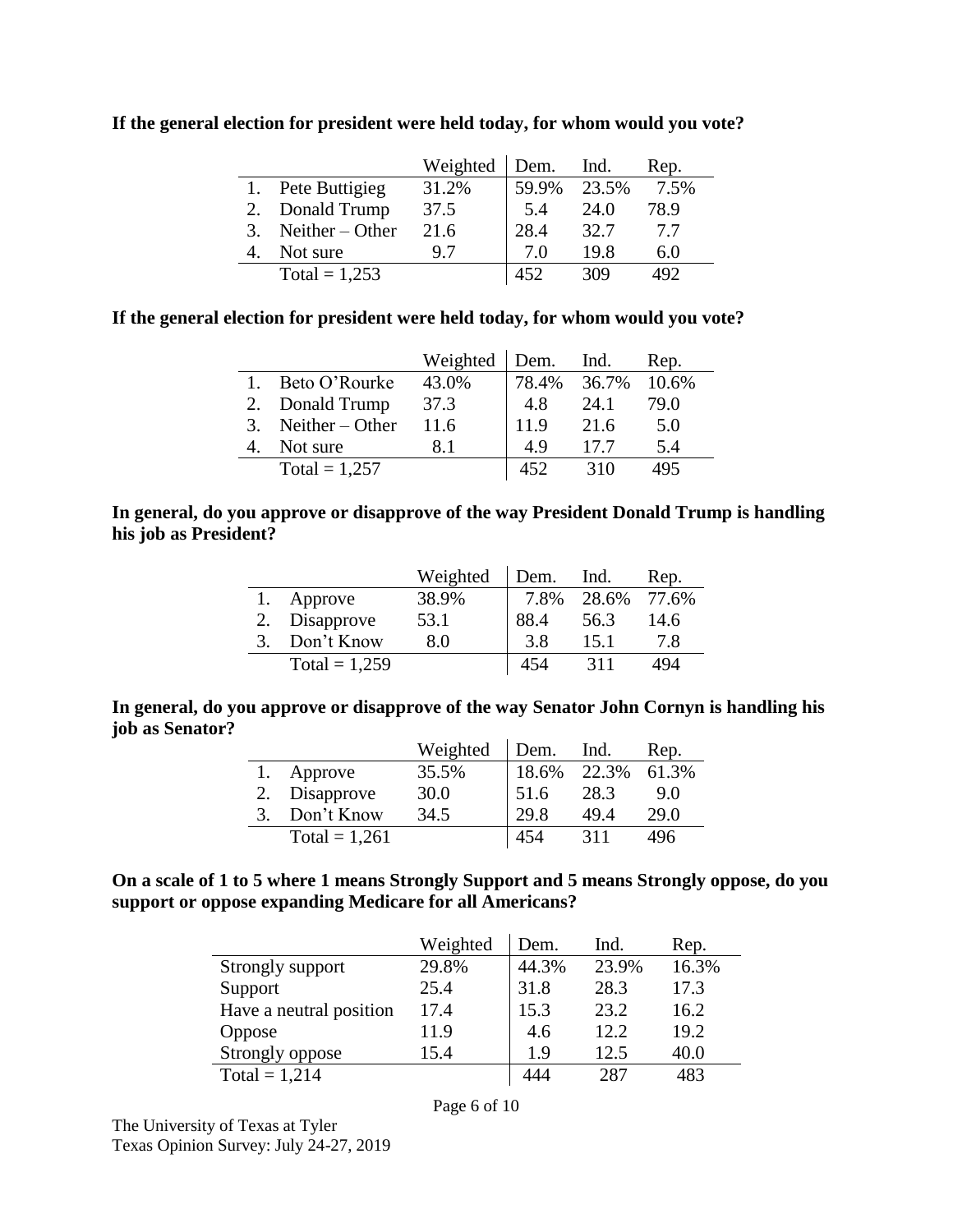|                         | Weighted | Dem.  | Ind.  | Rep. |
|-------------------------|----------|-------|-------|------|
| Strongly support        | 15.0%    | 25.5% | 10.0% | 7.5% |
| Support                 | 17.3     | 22.1  | 17.6  | 123  |
| Have a neutral position | 21.5     | 25.4  | 21.7  | 17.5 |
| Oppose                  | 19.2     | 15.9  | 24.6  | 19.3 |
| Strongly oppose         | 27.0     | 11.2  | 26.2  | 43.5 |
| Total = $1,206$         |          | 435   | 287   | 484  |

**On a scale of 1 to 5 where 1 means Strongly Support and 5 means Strongly oppose, do you support or oppose expanding Medicare and eliminating private insurance plans?**

**On a scale of 1 to 5 where 1 means Strongly Support and 5 means Strongly oppose, do you support or oppose expanding Medicare and allowing private insurance plans?**

|                         | Weighted | Dem.  | Ind.  | Rep.  |
|-------------------------|----------|-------|-------|-------|
| Strongly support        | 17.8%    | 24.3% | 14.1% | 13.4% |
| Support                 | 32.2     | 38.5  | 29.3  | 27.4  |
| Have a neutral position | 28.6     | 23.7  | 36.2  | 29.3  |
| Oppose                  | 11.4     | 9.3   | 11.1  | 13.7  |
| Strongly oppose         | 10.0     | 4.2   | 9.4   | 16.4  |
| Total = $1,204$         |          | 437   | 288   | 479   |

**On a scale of 1 to 5 where 1 means Strongly Support and 5 means Strongly oppose, do you support or oppose repealing the federal law that makes unauthorized border crossings a misdemeanor crime?**

|                         | Weighted | Dem.  | Ind.  | Rep.  |
|-------------------------|----------|-------|-------|-------|
| Strongly support        | 16.1%    | 22.2% | 10.8% | 13.1% |
| Support                 | 17.0     | 24.5  | 17.9  | 8.6   |
| Have a neutral position | 23.8     | 31.2  | 26.7  | 14.6  |
| Oppose                  | 15.3     | 12.8  | 21.1  | 14.5  |
| Strongly oppose         | 27.8     | 9.3   | 23.5  | 49.2  |
| Total = $1,192$         |          | 436   | 282   | 474   |

**Overall, do you approve or disapprove of the way migrants attempting to cross the U.S. border are being treated by the U.S. government?**

|                     | Weighted | Dem. | Ind.  | Rep.  |
|---------------------|----------|------|-------|-------|
| Strongly approve    | 19.2%    | 9.1% | 10.0% | 35.4% |
| Somewhat approve    | 19.5     | 10.4 | 19.2  | 29.0  |
| Neutral             | 19.4     | 16.9 | 23.7  | 19.1  |
| Somewhat disapprove | 16.1     | 19.5 | 20.6  | 9.8   |
| Strongly disapprove | 25.8     | 44.1 | 26.6  | 6.7   |
| Total = $1,227$     |          | 438  | 305   | 484   |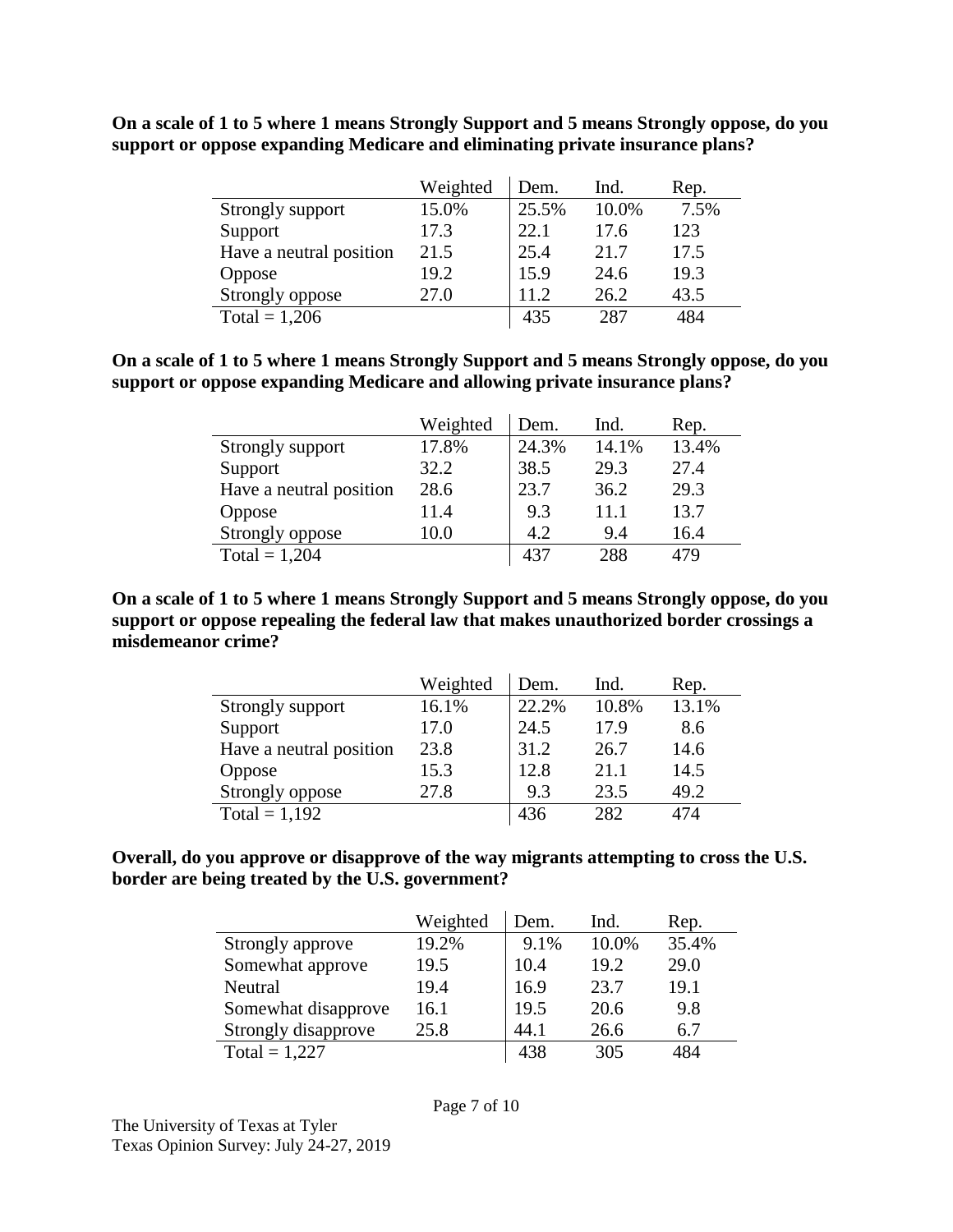# **Demographic Questions**

## **What do you identify as your racial or ethnic background?**

|                                   | Weighted |
|-----------------------------------|----------|
| White                             | 57.7%    |
| Hispanic or Latino                | 24.7     |
| <b>Black or African American</b>  | 13.4     |
| Asian                             | 1.1      |
| American Indian and Alaska Native | 1.1      |
| Two or more races                 | 1.0      |
| $Total =$                         | 1 261    |

### **What is the highest level of education you have attained?**

|                                                  | Weighted |
|--------------------------------------------------|----------|
| Did not finish high school                       | 2.4%     |
| High school graduation, no college               | 16.1     |
| High school graduation, some college             | 26.9     |
| Completed Associate's Degree                     | 14.0     |
| Completed Bachelor's Degree                      | 31.2     |
| Completed Bachelor's Degree and some             | 6.5      |
| Graduate or Professional coursework              |          |
| <b>Completed Graduate or Professional Degree</b> | 2.9      |
| $Total =$                                        |          |

### **What is your age?**

|           | Weighted |
|-----------|----------|
| 18-29     | 23.0%    |
| 30-44     | 28.7     |
| 45-59     | 26.3     |
| $60 - 64$ | 6.5      |
| $65+$     | 15.6     |
| $Total =$ | 1,261    |

### **What is your marital status?**

|                    | Weighted |
|--------------------|----------|
| Married            | 50.2%    |
| Divorced/Separated | 11.5     |
| Single             | 38.3     |
| Total = $1,255$    |          |

Page 8 of 10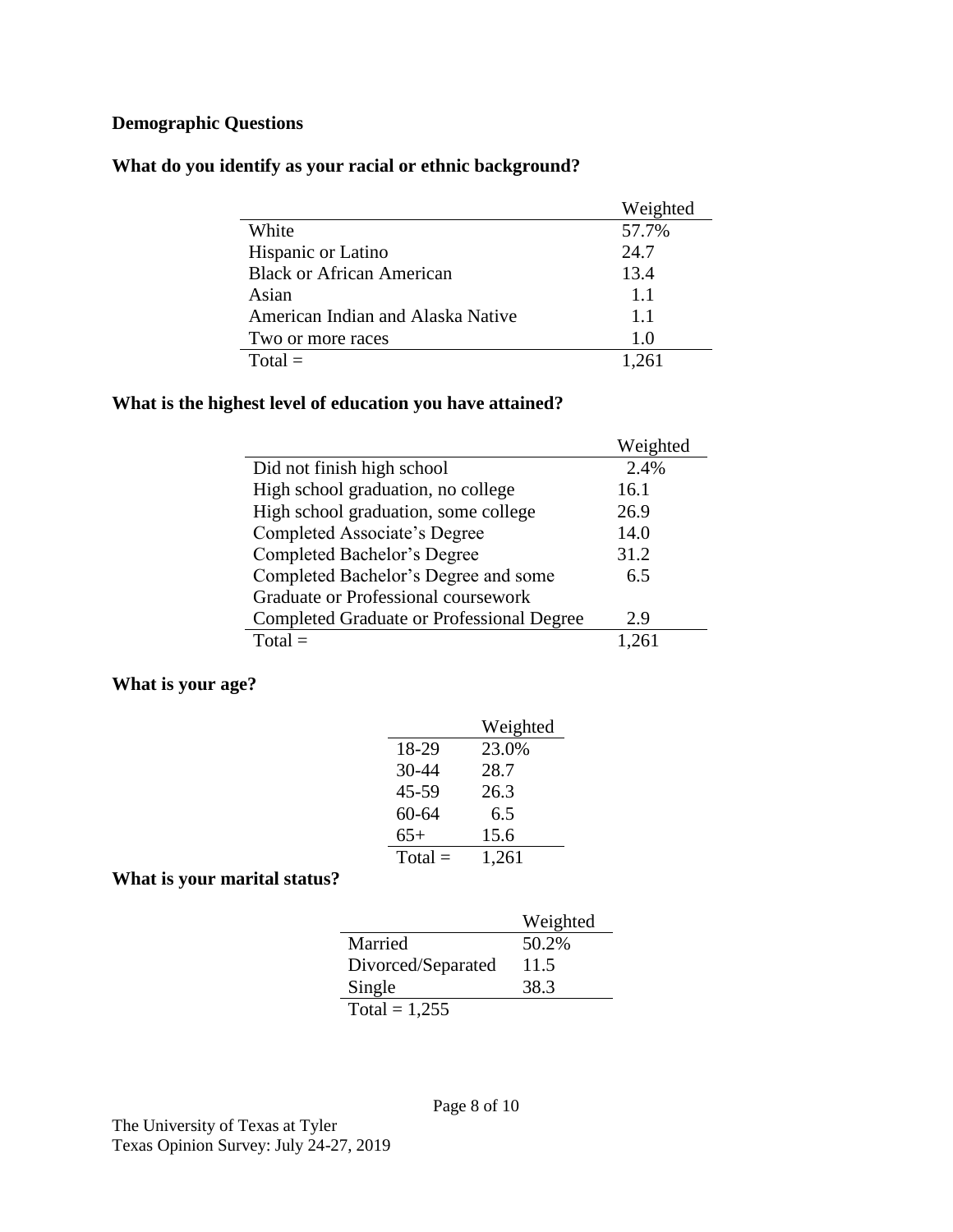## **How would you best describe your religious affiliation?**

|                                    | Weighted       |
|------------------------------------|----------------|
| Roman Catholic                     | 25.2%          |
| <b>Evangelical Protestant</b>      | 19.3           |
| Mainline Protestant                | 15.3           |
| African-American Protestant        | 6.7            |
| <b>Church of Latter Day Saints</b> | 1.3            |
| Jewish                             | 1 <sub>0</sub> |
| Other                              | 2.6            |
| Secular/No Religious Affiliation   | 24.8           |
| Muslim                             | 0.3            |
| Christian – unaffiliated           | 3.2            |
| Total = $1,258$                    |                |

### **How frequently do you attend worship services?**

|                       | Weighted |
|-----------------------|----------|
| Never/hardly ever     | 37.4%    |
| A few times a year    | 23.0     |
| Once or twice a month | 10.9     |
| Almost every week     | 12.7     |
| Once a week or more   | 16.0     |
| Total = $1,260$       |          |

### **What is your gender?**

|                 | Weighted |
|-----------------|----------|
| Male            | 48.8%    |
| Female          | 51.2     |
| Total = $1,261$ |          |

# **What is your approximate level of household income?**

|                     | Weighted |
|---------------------|----------|
| Less than \$30,000  | 22.0%    |
| \$30,000-\$49,999   | 19.7     |
| \$50,000-\$74,999   | 20.3     |
| \$75,000-\$99,999   | 13.2     |
| \$100,000-\$149,999 | 15.4     |
| \$150,000-\$199,999 | 5.2      |
| \$200,000-\$299,999 | 2.6      |
| \$300,000 or more   | 1.8      |
| Total = $1,199$     |          |